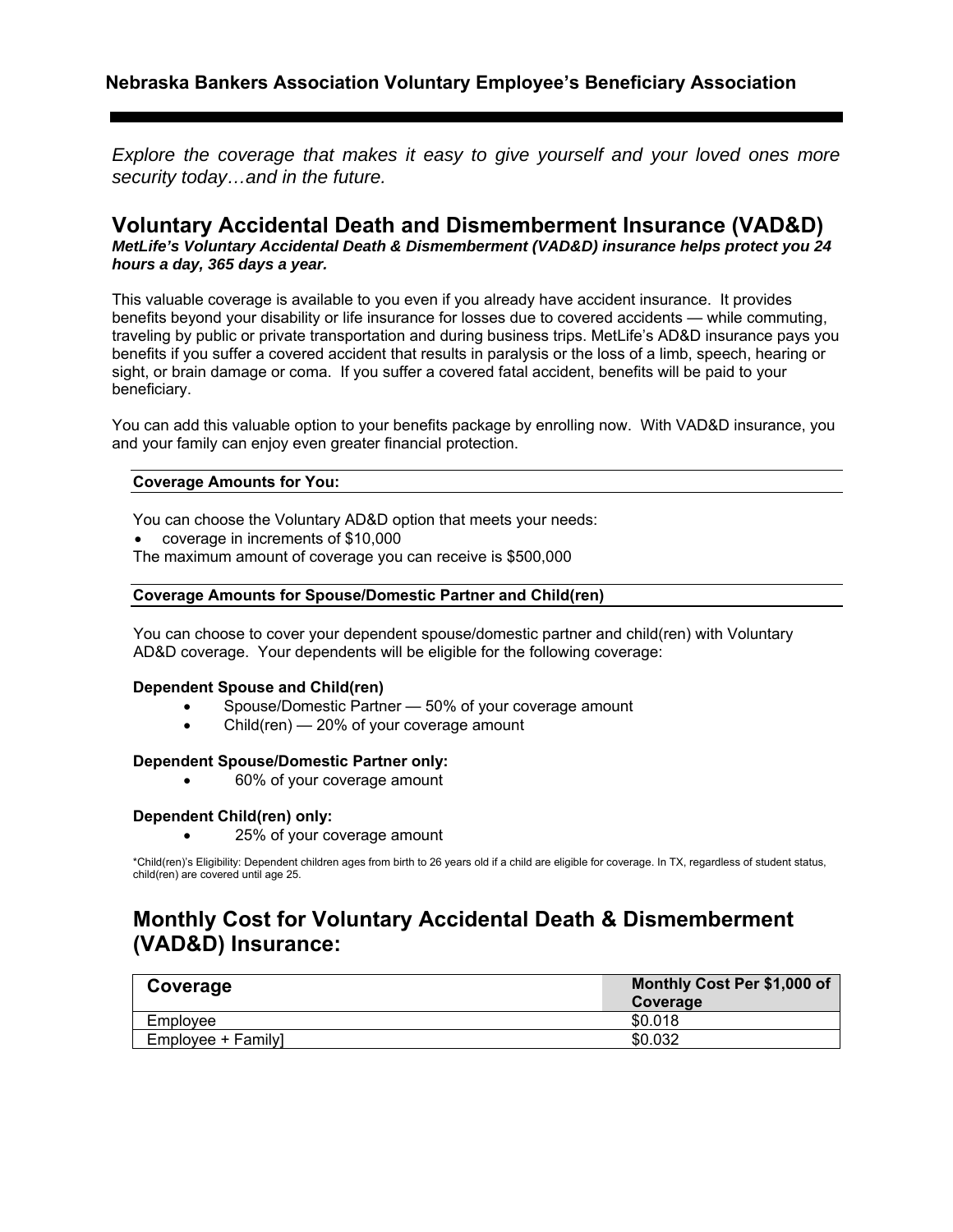# **Table of Covered Losses**

This VAD&D insurance pays benefits for covered losses that are the result of a covered accidental injury or loss of life. The full amount of VAD&D coverage you select is called the "Full Amount" and is equal to the benefit payable to the loss of life. Benefits for other losses are payable as a predetermined percentage of the Full Amount, and are listed in the following table of covered losses. The maximum amount payable for all Covered Losses sustained in any one accident is capped at 100% of the Full Amount.

| <b>Covered Losses</b>                                    | <b>Percentage of Full Amount</b> |
|----------------------------------------------------------|----------------------------------|
|                                                          |                                  |
| Life                                                     | 100% of Full Amount              |
| Hand                                                     | 50% of Full Amount               |
| Foot                                                     | 50% of Full Amount               |
| Arm                                                      | 75% of Full Amount               |
| Leg                                                      | 75% of Full Amount               |
| Sight of One Eye                                         | 50% of Full Amount               |
| Combination of a Hand, Foot, and/or Eye                  | 100% of Full Amount              |
| Thumb & Index Finger on the Same Hand                    | 25% of Full Amount               |
| Speech and Hearing                                       | 100% of Full Amount              |
| Speech                                                   | 50% of Full Amount               |
| Hearing                                                  | 50% of Full Amount               |
| Paralysis of Both Arms and Both Legs                     | 100% of Full Amount              |
| Paralysis of Both Legs                                   | 50% of Full Amount               |
| Paralysis of the Arm & Leg on Either Side of<br>the Body | 50% of Full Amount               |
| Paralysis of One Arm or Leg                              | 25% of Full Amount               |
| <b>Brain Damage</b>                                      | 100% of Full Amount              |
| Coma                                                     | 1% monthly up to 60 months       |

## **Standard Additional Benefits Include**

**The following benefits are payable in addition to the covered losses listed in the above table:** 

- Air Bag
- Seat Belt
- Common Carrier
- Child Care Center
- Child Education
- Spouse Education
- **•** Hospitalization

## **Other Available Benefits Include**

Work Place Felonious Assault

## Once Enrolled, You have Access to MetLife Advantages<sup>SM</sup> -**Services to Help Navigate What Life May Bring**

## **Beneficiary Claim Assistance1**

*For support when beneficiaries need it most* 

This program is designed to help beneficiaries sort through the details and serious questions about claims and financial needs during a difficult time. MetLife has arranged for Massachusetts Mutual Life Insurance Company (Mass Mutual) financial professionals to be available for assistance in-person or by telephone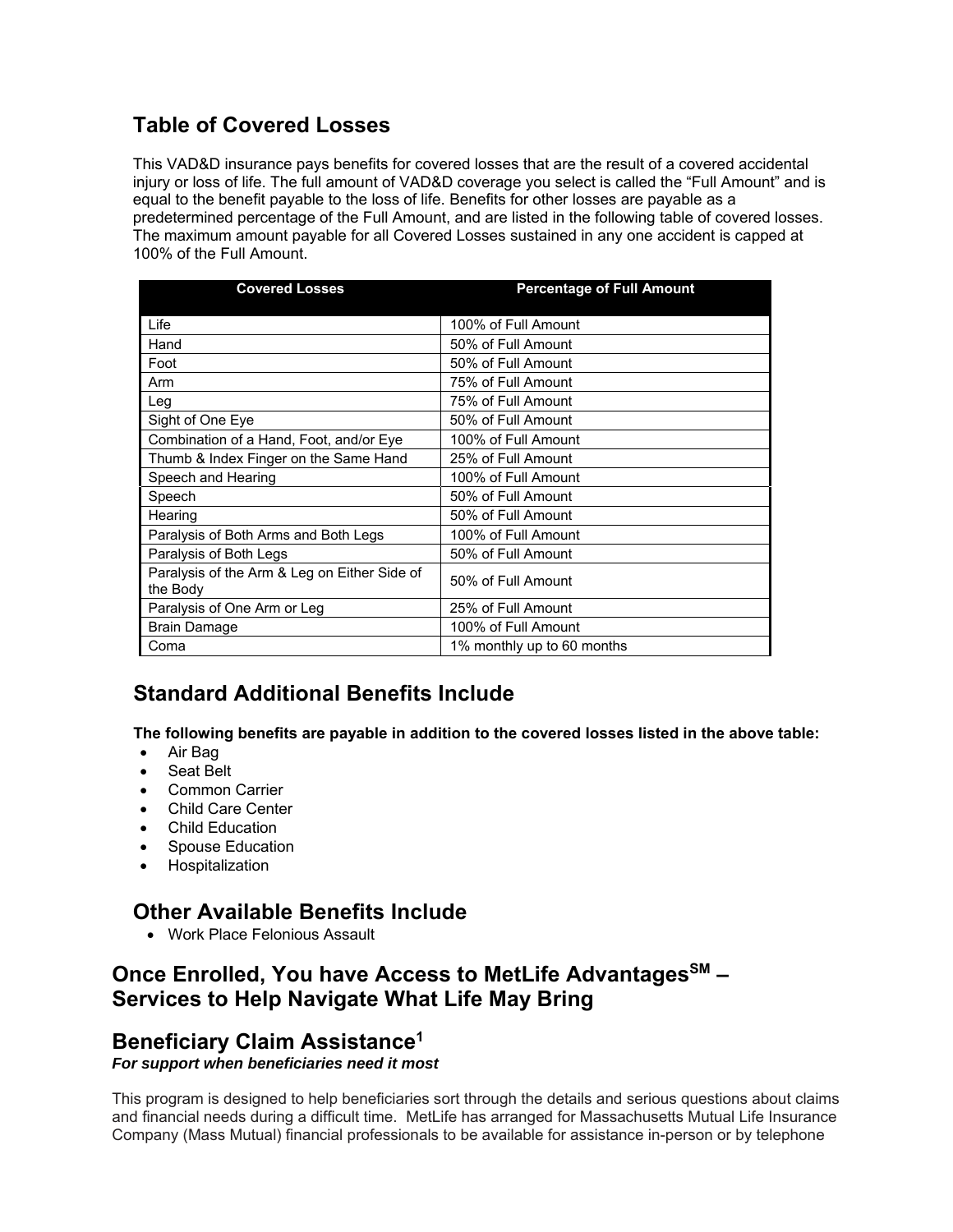to help with filing life insurance claims, government benefits and help with financial questions.

# **Life Settlement Account2**

### *For immediate access to death proceeds*

The Total Control Account® (TCA) settlement option provides your loved ones with a safe and convenient way to manage the proceeds of a life or accidental death and dismemberment claim payments of \$5,000 or more, backed by the financial strength and claims paying ability of Metropolitan Life Insurance Company. TCA death claim payments relieve beneficiaries of the need to make immediate decisions about what to do with a lump-sum check and enable them to have the flexibility to access funds as needed while earning a guaranteed minimum interest rate on the proceeds as they assess their financial situations. Call 1-800-638-7283 for more information about options available to you.

# **Digital Storage5**

MetLife Infinity is a resource that can help you create a digital legacy for your beneficiaries, estate administrators and others who play important roles in your major life events. It is available to anyone regardless of their affiliation with MetLife. MetLife Infinity offers a unique way to capture and securely store your important documents, audio files, photos, and videos. Items you can store using MetLife Infinity include deeds, wills and executor instructions and financial and life stage planning documents. Once you've captured your digital legacy, MetLife Infinity allows you to designate individuals to receive your collection electronically in the event of your death or at another time you indicate. To access MetLife Infinity, visit *https://metlifeinfinity.com* to register and learn more.

## **Retirement Planning1**

A four-part workshop series that offers comprehensive retirement education. You also have the option to meet with a local financial professional to discuss your specific circumstances and individual goals.

## **Portability**

### *So you can keep your coverage even if you leave your current employer*

Should you leave Nebraska Bankers Association for any reason and voluntary AD&D insurance under this plan terminates, you will have an opportunity to continue group term coverage ("portability") under a different policy, subject to plan design and state availability. Rates will be based on the experience of the ported group, and MetLife will bill you directly. Rates may be higher than your current rates. To take advantage of this feature, you must have coverage of at least \$10,000 up to a maximum of \$2,000,000.

Portability is also available on coverage you've selected for your spouse/domestic partner and dependent child(ren). The maximum amount of coverage for spouse/domestic partners is [\$250,000]; the maximum amount of dependent child coverage is [\$25,000]. [Increases,] decreases and maximums are subject to state availability.

Generally, there is no minimum time for you to be covered by the plan before you can take advantage of the portability feature. Please see your certificate for specific details.

Please note that if you experience an event that makes you eligible for portability, please call a MetLife representative at 1-888-252-3607 or contact your plan administrator for more information.

# **Additional Coverage Information**

## **Who Can Be A Designated Beneficiary?**

You can select any beneficiary(ies) other than your employer, and you may change your beneficiary(ies) at any time. You can also designate more than one beneficiary.